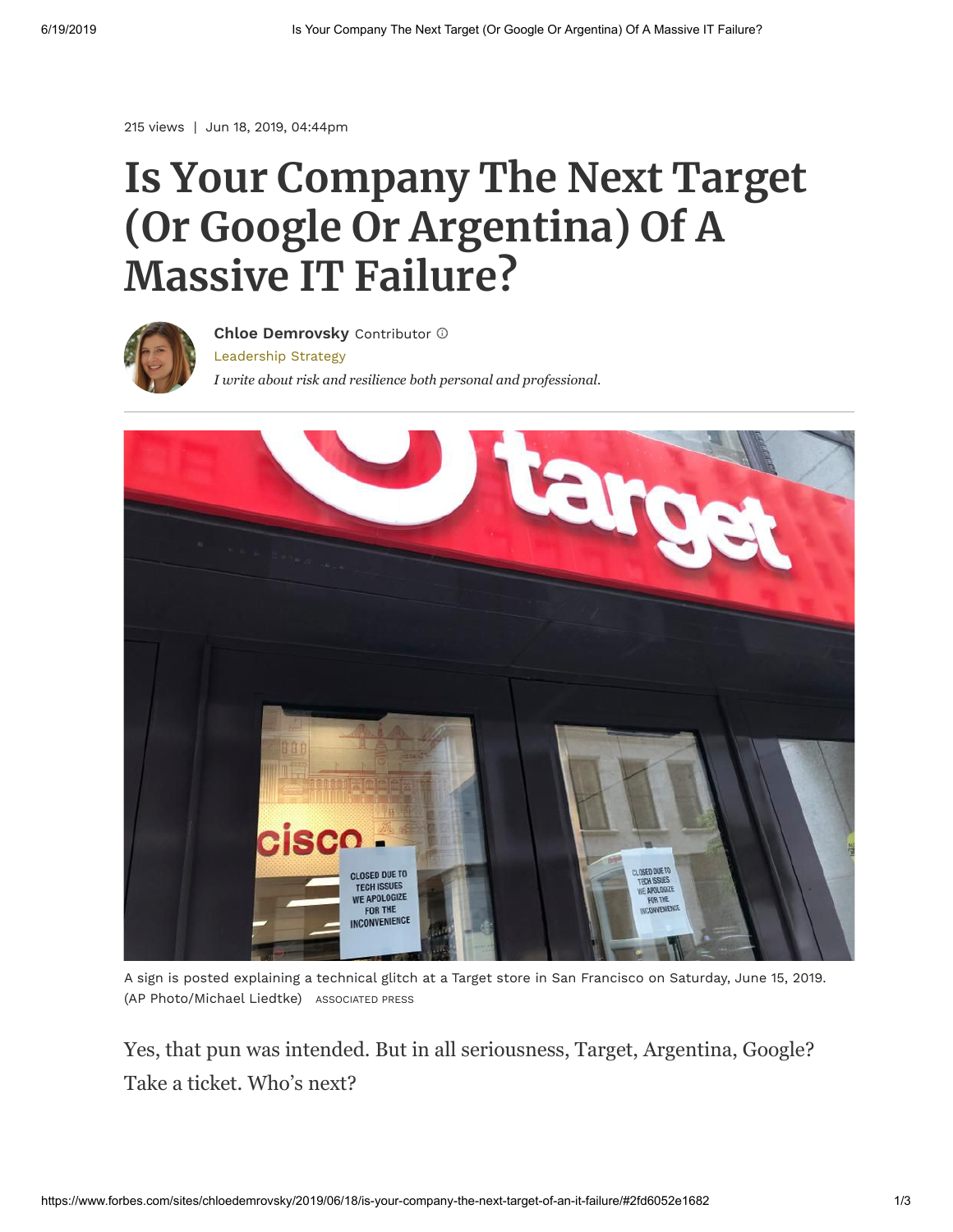Bloomberg reported that an internal [Target glitch](https://www.bloomberg.com/news/articles/2019-06-17/a-50-million-glitch-target-takes-a-hit-from-register-outage) may cost the company up to \$50 million. Cybersecurity incidents perpetrated by malicious actors may make the headlines more often because they are full of crime and international mystery. However, a plain old technology failure that is related to internal problems such as lack of investment or human error can be just as devastating. The Target glitch occurred over just two hours this past Saturday, June 15, 2019. That's right—the day before Father's Day. Saturday is a peak sales day and sales are even more likely to spike around a holiday, which is why retailers should always be planning for potential disruptions on those days. None of this is surprising. All of it is predictable.

Also over the weekend, a [huge blackout](https://www.apnews.com/60ecd65067ec43c28c29a412f452b488) left tens of millions of people without power across three countries in South America. Surprised? We shouldn't be as I wrote in my article about [the biggest business risks of](https://www.forbes.com/sites/chloedemrovsky/2019/01/14/dont-ignore-these-10-global-business-risks-in-2019/#31abadd814c0) 2019. Our power grids are vulnerable across the world, because we are not investing infrastructure and it really doesn't look like those investments are coming any time soon. Does your company have a plan for how to operate in the dark? You should, or it could be lights out.

And today, I took the time to write this article because my [Google Calendar](https://mashable.com/article/google-calendar-is-down/) was down. That is still an evolving situation and we don't yet know why it happened. We may never know. But we do understand the effects of it and we can plan for what we will do when we lose access. Many, many organizations and individuals rely on Google Calendar so the problem will not be isolated to Google, but will have a ripple effect on the productivity of a lot more people and organizations. If even mighty Google hasn't invested in an ironclad business continuity management strategy, how are your other suppliers doing?

Companies need to invest in business continuity management. Business continuity principles teach us to focus on the *effects* of disruptions both big and small rather than on the *causes* of those disruptions. That way, when our systems go down or the lights go out, we have a plan in place for how to pick up the pieces. When was the last time you reviewed your plan? Since you probably don't know